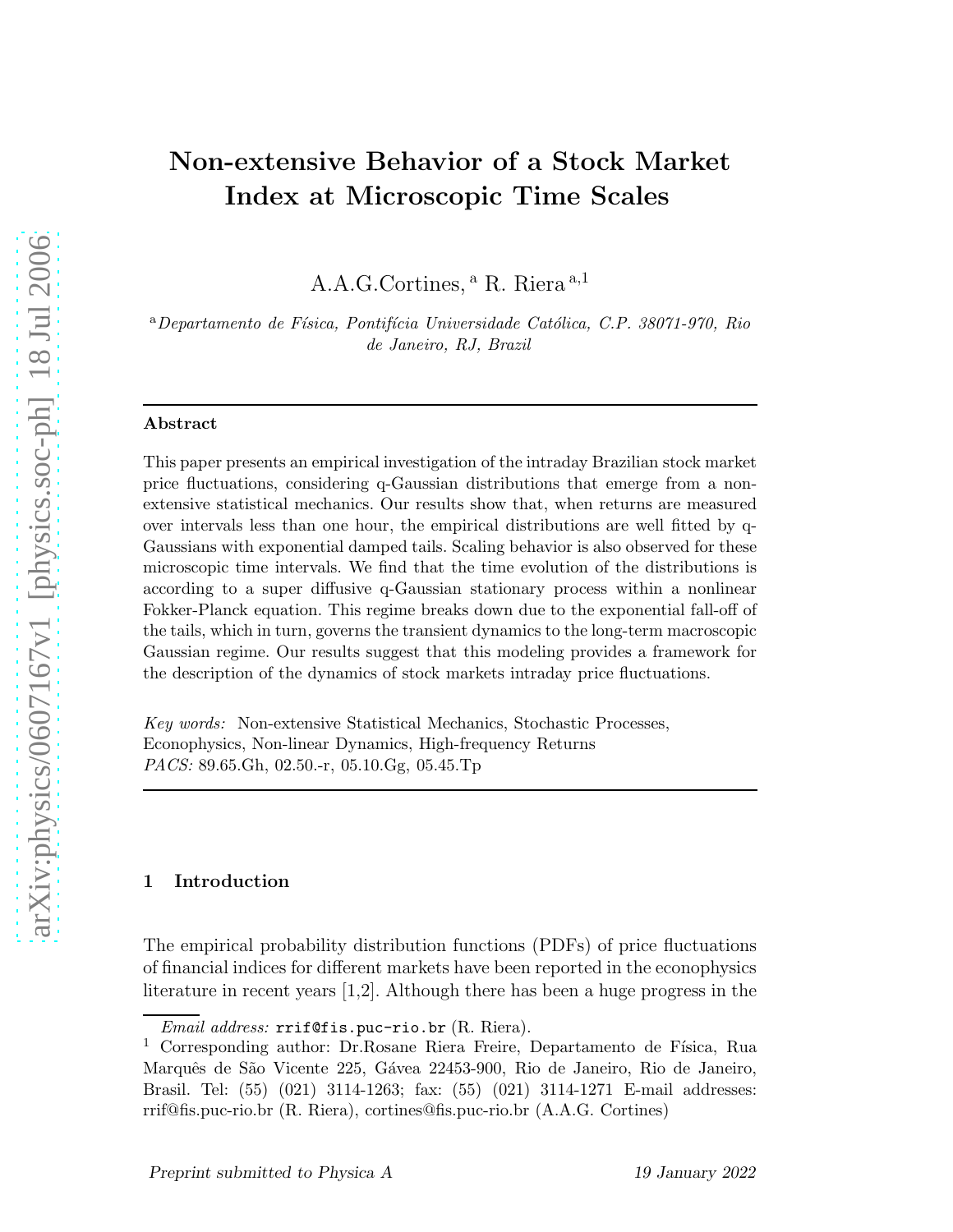statistical description of these fluctuations, a complete and consistent description of the distributions and its dynamics in the high-frequency regime is still lacking.

It is well known that high-frequency financial time series such as foreign exchange rates or stock market returns are long-memory non-Gaussian processes. Such complex behavior calls for advanced theories in the field of statistical physics. Whence, we consider the recently proposed non-extensive statistical physics [3], a theory that generalizes the extensive classical statistical theory for strong dependent variables. A large number of studies [4,5,6,7] of financial markets have already employed the non-extensive statistics in their analysis.

In this paper, we investigate the intraday dynamics of the BOVESPA index, the financial index of the Brazilian stock market, one of the largest emerging markets in the world. We model the distributions of the index price fluctuations by q-Gaussians, which are a class of stable distributions that emerge from the non-extensive approach, and where the parameter q measures the degree of the non-extensivity of the stochastic process.

We find that for time horizons less than one hour, the probability distributions of price fluctuations are well fitted by q-Gaussians with damped exponential tails. A q-Gaussian scaling at the centre of the distributions with  $q^*$ =1.75 is observed, which holds over these high frequency time scales due to the presence of strong correlations. The quasi-stationary q\*-Gaussian regime breaks down due to the exponentially truncated tails and a new intraday correlated regime emerges at larger time scales, in which the q\*-Gaussian central part of the distributions are consumed by the exponential tails.

The dynamics in the short-time regime is in agreement with the prediction of a super diffusive q-Gaussian stationary process governed by a nonlinear Fokker-Planck equation (FPE) that models the correlated anomalous diffusion found for high frequency price fluctuations. Therefore, we present a coherent description encompassing non-extensive statistics and an evolution equation.

This paper is organized as follows. In section 2, we describe the empirical observations for the high-frequency BOVESPA index. In section 3, we present the non-extensive statistical theory. In sections 4 and 5, these observations are analyzed by using the non-extensive approach. In section 6, we present some concluding remarks.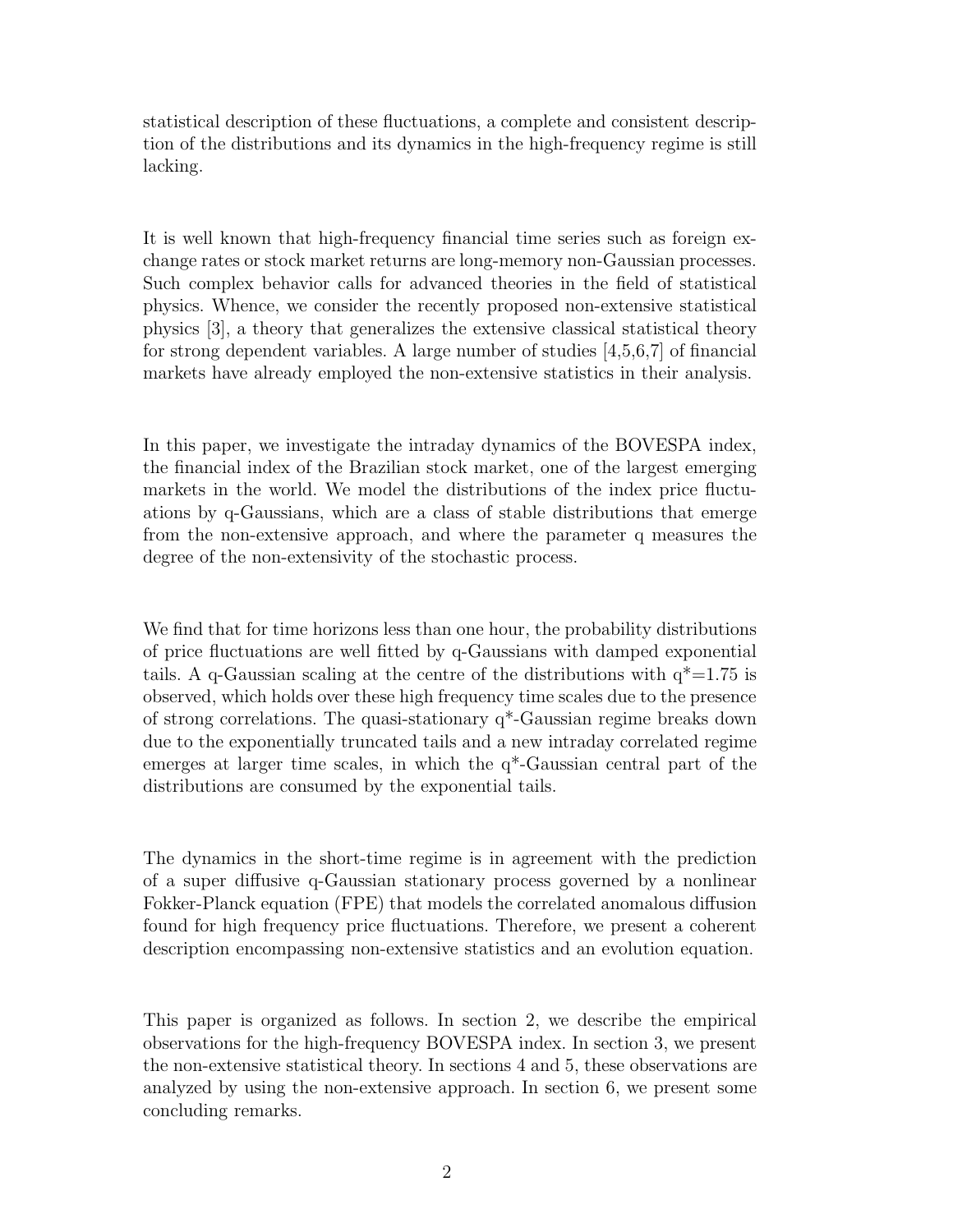#### 2 Empirical results

Our results are based on analyzing BOVESPA index high-frequency 30-seconds interval data collected from November 2002 to June 2004, a period without major local market disturbances. This data consists of a set of 352500 prices  $(\text{index values})$   $p(t)$  which allows a fairly statistical analysis.

From this database, we select a complete set of non-overlapping price fluctuations (returns):

$$
x_{\tau}(t) = \ln p(t + \tau) - \ln p(t) \tag{1}
$$

occurring in  $\tau$ -intraday interval. We define the normalized returns as:

$$
x_{\tau}^{N}(t) = (x_{\tau}(t) - \mu_{\tau})/\sigma_{\tau}
$$
\n<sup>(2)</sup>

where  $\mu_{\tau}$  and  $\sigma_{\tau}$  are respectively the mean and the standard deviation of  $x_{\tau}(t)$ .

To characterize quantitatively the observed stochastic process, we measure the probability distribution  $P(x_{\tau}^N)$  of index price fluctuations for  $\tau$  ranging from 1 to 60 minutes. The number of data in each set decreases from the maximum value of 176250 ( $\tau = 1$  min) to the minimum value of 29375 ( $\tau = 60$  min).



Fig. 1. Binned non-normalized frequency distribution of Bovespa index  $\tau = 1$  minute normalized returns in logarithmic scale (full squares) and comparison with the expect distribution for a Gaussian process (open squares).

In figure 1 we show the measured (non-normalized) probability distribution for  $\tau = 1$  min normalized returns and compare with the expected distribution for the Gaussian process. The empirical distribution is clearly fat tailed, indicating that non-Gaussian time series analysis is required.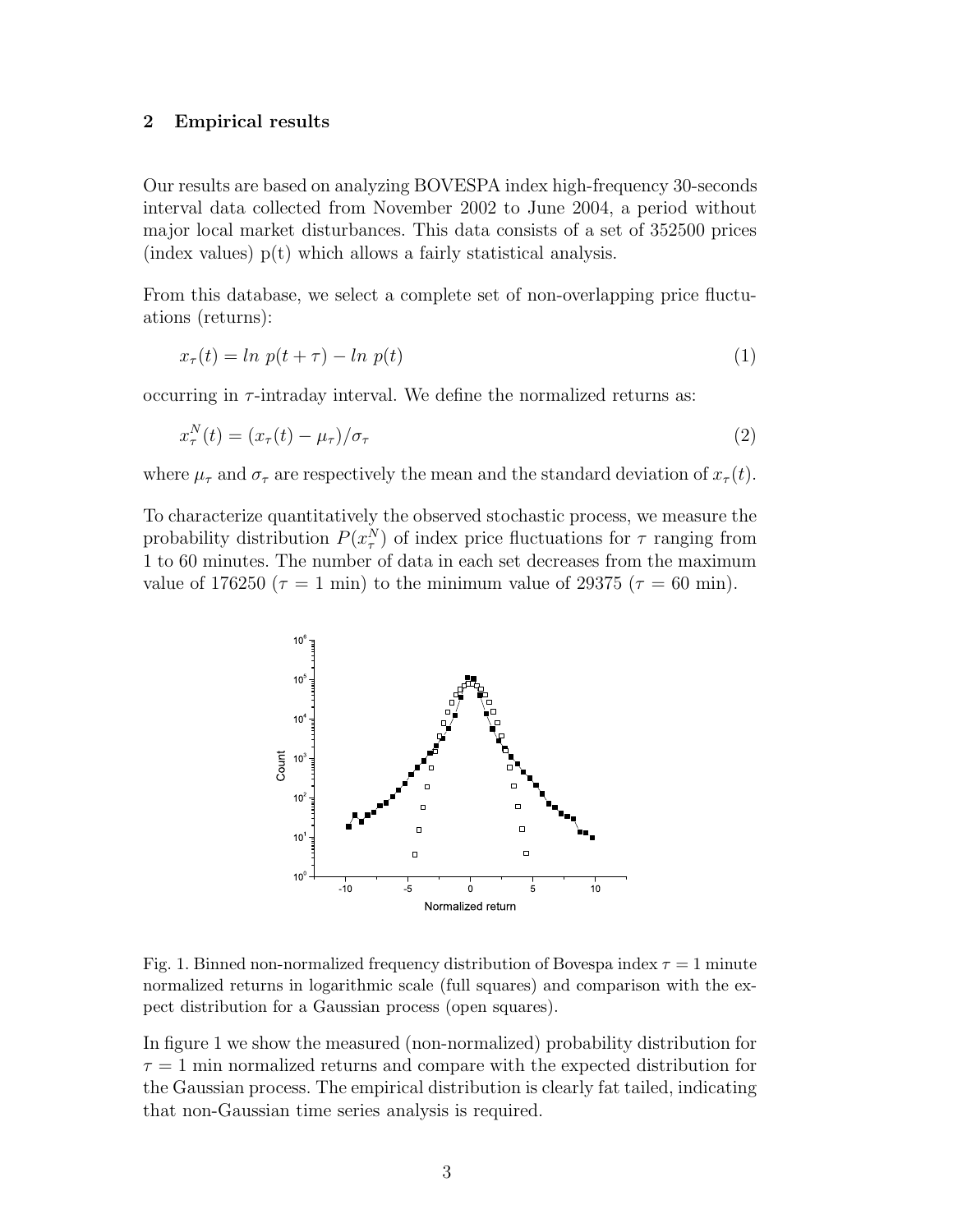The scaling behavior of the distributions at coarser time scales has different regimes. At micro scales (typically shorter than one hour), correlations between successive price changes are dominant due to informational flow between the financial trades. On the other hand, at macro scales (typically larger than one month) macroeconomic rules govern the market drift and correspond to a Gaussian regime. Mesoscopic time scales can be associated with a transient regime between the microscopic and macroscopic ones.

It is still an open question the evolution of the PDFs at micro and meso time scales. In this paper, we investigate the scaling behavior of the return distributions at microscopic time scales. As shown in figure 2, the data collapse into the  $\tau = 1$  min distribution, but this stationarity breaks down at  $\tau = 1$ hour. This means that the  $\tau = 1$  min return distribution functional form is preserved for several micro time scales, therefore exhibiting a short-time non-Gaussian intraday quasi-stationary regime.



Fig. 2. Distributions of normalized returns of the Bovespa index sampled with different time scales (shown in the inset) (a) the data collapses into a single distribution, (b) the collapse breaks down at  $\tau$ =60 min time scale.

We also investigate the presence of linear and non-linear dependence between successive  $\tau = 1$  min normalized returns. In Figure 3(a) we show the linear autocorrelation  $R(\Delta t) = \langle x_\tau^N(t) x_\tau^N(t + \Delta t) \rangle$  according to the time lag  $\Delta t$ of the measured returns. Employing the standard least-squares fit for time intervals  $\tau = 2-15$  minutes, the semi-log plot indicates a short range exponential behavior  $R(\Delta t) \sim exp(-\Delta t/\Gamma)$  with characteristic time scale  $\Gamma \cong 4$  min. After  $\Delta t \approx 20$  min the correlation is at the noise level.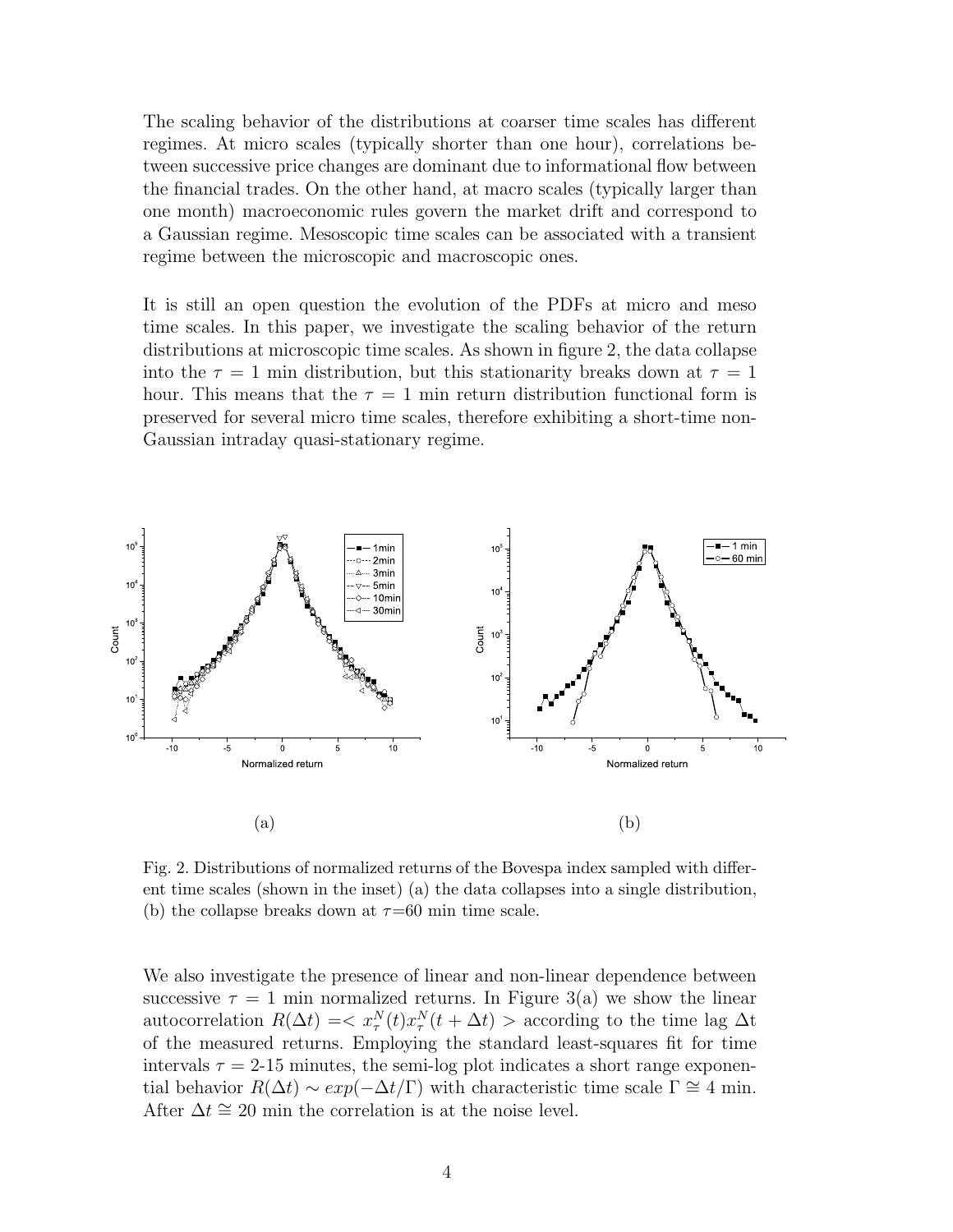

Fig. 3. (a) semi-log plot of the autocorrelation function of  $\tau = 1$  min normalized returns according to the temporal distance  $\Delta t$  of the measured returns. The solid line represents the linear fit from  $\Delta t = 2$  min to 15 min. The autocorrelation reaches noise level after  $\Delta t = 20$  min. (b) log-log plot of the covariance function of the amplitude of  $\tau = 1$  min normalized returns according to temporal distance  $\Delta t$  of the measured returns. The solid line represents the linear fit from  $\Delta t = 2$  min to 60 min.

In Figure 3(b) we show the covariance of the amplitude of the  $\tau = 1$  min normalized returns  $C(\Delta t)=<|x_\tau^N(t)|\;|x_\tau^N(t+\Delta t)|>-<|x_\tau^N(t)|>^2$  according to lag  $\Delta t$ . Employing the standard least-squares fit for time intervals  $\tau = 2$ -60 minutes, the log-log plot shows a power-law dependence  $C(\Delta t) \sim \Delta t^{-\eta}$ with  $\eta \approx 0.3$  along all intraday time lags. This result signals a long-memory process, without a measurable temporal scale of decay of correlation within the analyzed regime. These findings are quantitatively similar to previous results for the U.S. market [8].

The anomalous diffusive process driven by the long and/or short range dependence of price fluctuations can be characterized by the scaling behavior  $\sigma(\tau) \sim \tau^H$  of the standard deviation of the distributions. Through a log-log plot shown in figure 4 we estimate the scaling (Hurst) exponent  $H \approx 0.7$ . This non-trivial scaling exponent is the signature of a super diffusive behavior for the intraday time scales. Actually, it is a stylized fact that the intraday financial market generates strong dependence in the consecutive price formation.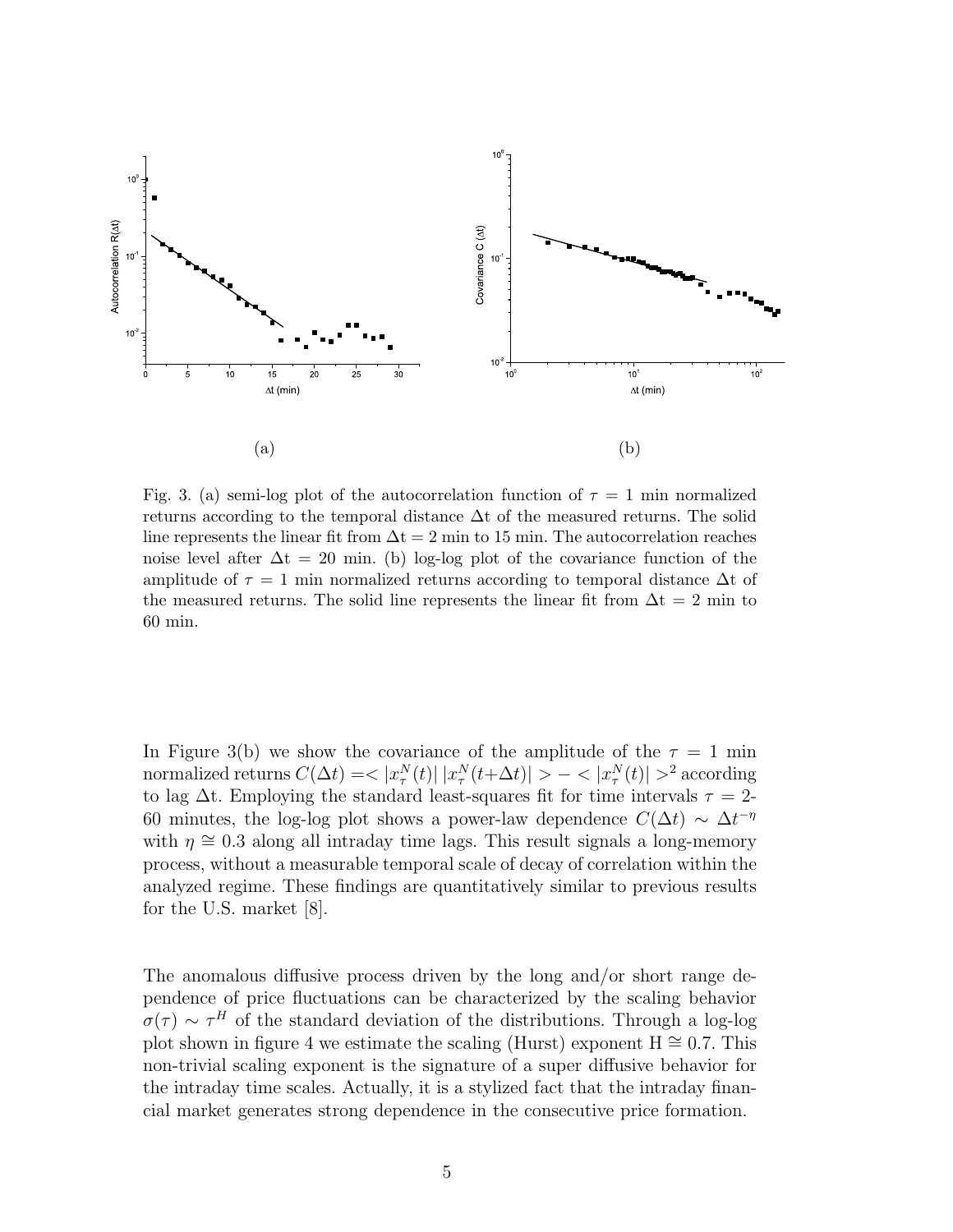

Fig. 4. Log-log plot of the standard deviation of the empirical return distributions as a function of time scale  $\tau$ . The solid line represents the linear fit from  $\tau = 1$  min to  $\tau = 60$  min.

#### 3 Non-extensive statistics

The quasi-stationarity property of the microscopic time scale distributions shown in figure 2 suggests the search for stable distributions to model them. Sums of independent or weak dependent stochastic variables lead to Gaussian or to Lévy limit regimes  $[9]$ . On the other hand, the presence of linear and non-linear dependence found for the one minute returns suggests the search for stationary distributions in a long memory environment.

Recently, a non-extensive statistical approach that generalizes the standard Boltzmann-Gibbs theory has been developed, as an attempt to describe nonequilibrium regimes and/or systems with strong dependence.

The cornerstone of this formalism is the entropy functional  $S_q[\rho] = -\frac{1-\int [\rho(x)]^q dx}{1-q}$  $\frac{\prod_{p(x)} a_x}{1-q},$ where  $q < 3$  is a real parameter representing the degree of non-extensivity of the functional and  $\rho(x)$  is a normalized probability density function. The q  $\rightarrow$ 1 limit recovers the classical extensive property. The optimization of  $S_q$  under natural constraints leads to q-Gaussian PDFs defined as:

$$
G_q(x,\tau) = \frac{1}{Z_q(\tau)} \left\{ 1 - \beta(\tau) \left[ (1-q)(x - \bar{x}(\tau))^2 \right] \right\}_+^{\frac{1}{1-q}} \tag{3}
$$

where  $Z_q(\tau)$  is a normalization constant,  $\beta(\tau)$  is a scale parameter  $(\beta^{-1}$  is proportional to the variance of the distribution) and the subindex  $+$  indicates that  $G_q(x, \tau) = 0$  if the expression inside the brackets is non-positive. The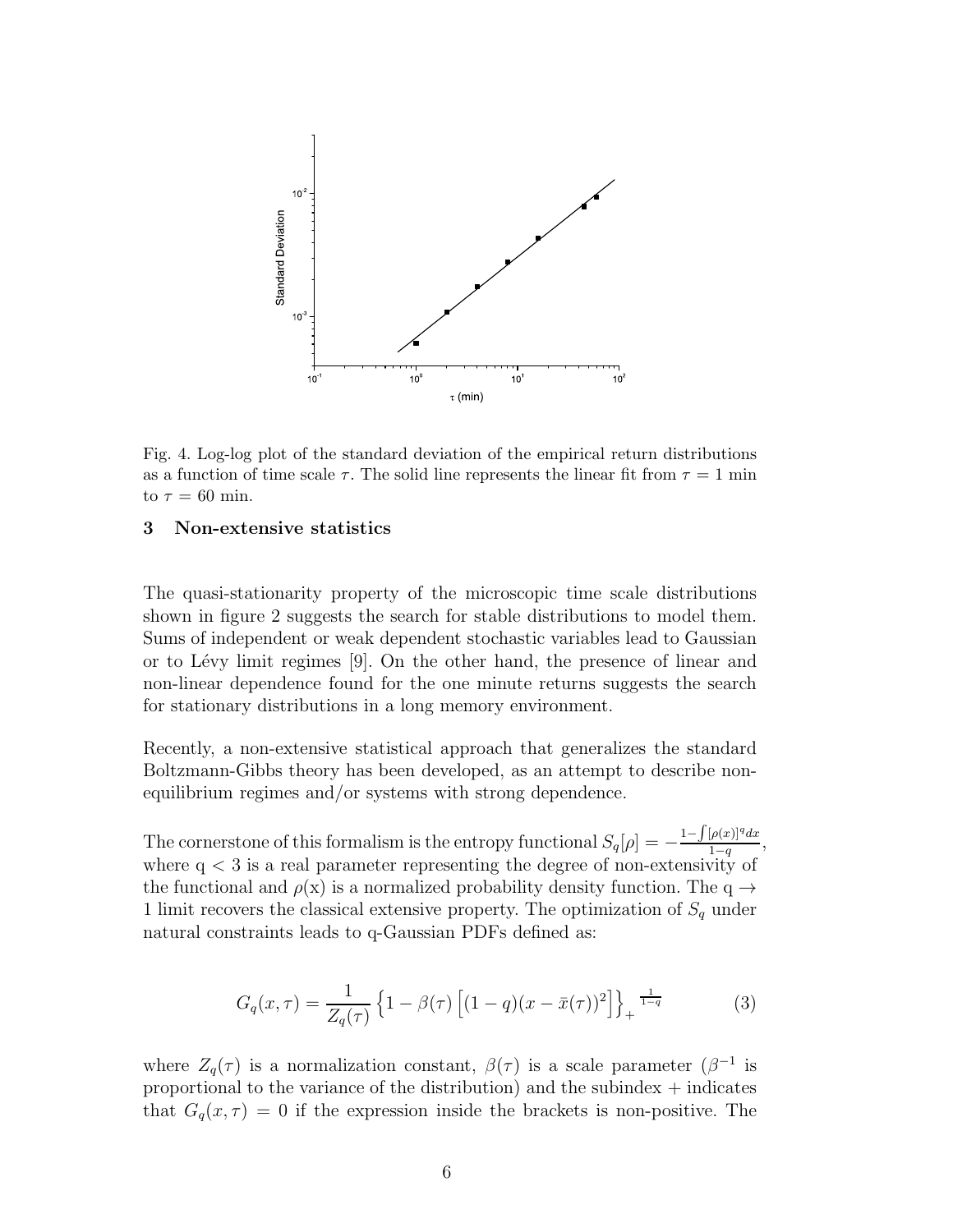usual Gaussian distribution is recovered in the  $q \to 1$  limit.

An important property of the q-Gaussian (3) is that, with appropriate timedependent parameters  $\beta(\tau)$  and  $Z_q(\tau)$ , it is the invariant solution for a class of (correlated) anomalous diffusive processes governed by non-linear Fokker-Planck equation of the form [10]:

$$
\frac{\partial P(x,\tau)}{\partial \tau} = -\frac{\partial}{\partial x} \left[ F(x)P(x,\tau) \right] + D \frac{\partial^2}{\partial x^2} \left[ P^{-2-q}(x,\tau) \right] \tag{4}
$$

where  $F(x) = a - b \cdot x$  is a mean reverting force with  $b \neq 0$ . The explicit time dependence of  $\beta(\tau)$  and  $Z_q(\tau)$  are:

$$
\beta(\tau)^{\frac{-(3-q)}{2}} = \beta(\tau_0)^{\frac{-(3-q)}{2}} \exp\left[-b(3-q)(\tau-\tau_0)\right] +
$$
  
+2Db<sup>-1</sup>(2-q) \left[\beta(\tau\_0)Z\_q^2(\tau\_0)\right]^{\frac{q-1}{2}} \{1 - \exp\left[-b(3-q)(\tau-\tau\_0)\right]\} (5)

$$
Z_q(\tau) = Z_q(\tau_0) \left\{ (1 - \Delta_q) exp\left[ -(\tau - \tau_0) (b(3 - q)) \right] + \Delta_q \right\}^{\frac{1}{3 - q}} \tag{6}
$$

where  $\Delta_q = 2b^{-1}(2-q)D\beta(\tau_0)Z_q^{q-1}(\tau_0)$ . Equation (5) describes anomalous scaling of the inverse variance parameter  $\beta$  for  $q \neq 1$ . In the limit of weak reverting force and for time scales such that  $b(3-q) \ll (\tau - \tau_0)^{-1} \ll$  $2D(2-q)(3-q)\beta(\tau_0)Z^{q-1}(\tau_0)$ , one gets the result for the free diffusion process  $(F(x) = 0)$  [11]:

$$
\frac{\beta(\tau)}{\beta(\tau_0)} \approx (\tau - \tau_0)^{\frac{-2}{(3-q)}} \tag{7}
$$

Super diffusion occurs for  $q > 1$ . This is the range of interest of the nonextensive parameter for application to our intraday data. Hence, parameter q represents the degree of the resulting anomalous diffusion from the underlying interaction among financial trades.

We model the normalized returns at time scale  $\tau$  by the stochastic variable x in Eq. (4). Thus, the solutions  $G_q(x, \tau)$  describe the empirical distribution  $P(x_{\tau}^N)$ .

The mean-reverting parameter a controls the average equilibrium value of the stochastic variable and does not affect the diffusion properties. In our application for normalized returns, a is set equal to zero. On the other hand, from  $(5)$ , the mean-reverting rate parameter b is crucial for the attainment of a long-time equilibrium solution, but it is worth noting that, as  $b$  gets smaller, the spread of the distributions holds over longer periods and the equilibrium solution may not be observable.

Substituting the explicit expression of  $G_q(x, \tau)$  in (4) it can be shown [12] that the stochastic variables, whose addition has the q-Gaussian as a limit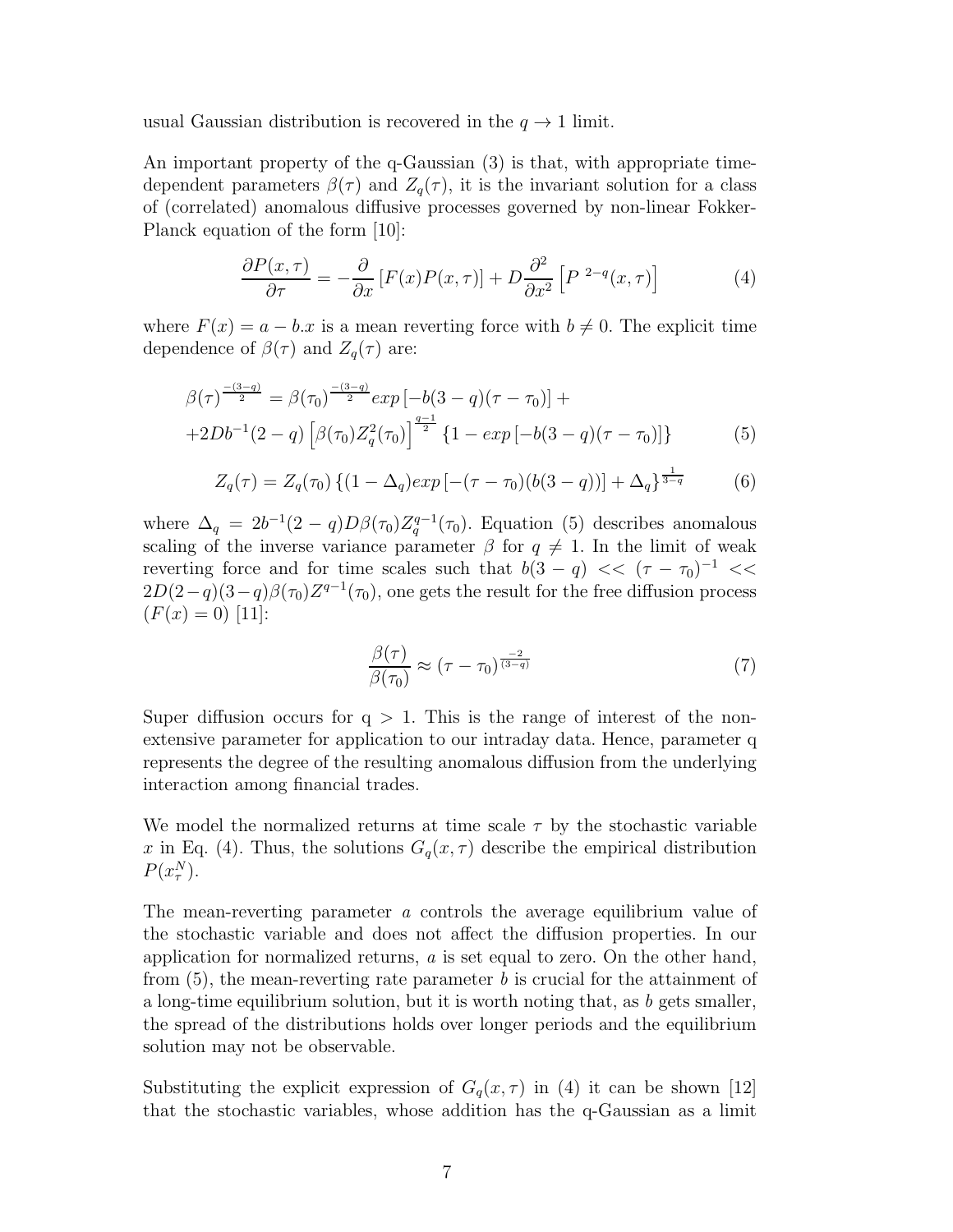distribution, are characterized by non-null linear correlation (for  $b \neq 0$ ) and non-null higher-order correlations (for  $q \neq 1$ ). In our application, these step variables are the one minute normalized returns, which, according to the empirical findings, are consistent with this modeling with  $q \neq 1$  and  $b \neq 0$ , for microscopic time scales.

#### 4 Non-extensive modeling of the intraday return distributions

It is apparent from the results sketched in the previous section that the q-Gaussians are good candidates for describing the anomalous diffusion of financial market indices. Since the correlations are stronger for shorter trading time intervals, we focus on the microscopic time scales less than one hour (1 min  $< \tau < 60$  min).



Fig. 5. (a) Probability distribution function of normalized returns for time interval  $\tau = 1$  min: BOVESPA index data (black squares) and best fit of the data with Eq (3): (a) range  $x_1^N \in [-10,+10]$ ; best fit q=1.64 and  $\beta$ =3.36. (b) range  $x_1^N \in [-5,+5]$ ; best fit  $q^*$ =1.75 and  $\beta$ =4.47.

We determine the parameters of the model by minimizing the mean square deviation between the empirical distribution  $P(x_{\tau}^N)$  and the q-Gaussian distribution form  $G_q(x, \tau)$ . This method was applied throughout this paper. The free parameters are q and  $\beta$  controlling respectively the shape and the width of the q-Gaussian. In Figure 5(a) we plot the binned empirical distribution of normalized  $\tau = 1$  min returns and the optimal fit. We find that the empirical distribution is well fitted with a q-Gaussian curve within the range  $x_1^N \in$ [-5,+5] and it is overestimated outside this range. The optimal non-extensive parameters are  $q = 1.64$  and  $\beta = 3.36\sigma_1^2$ , where  $\sigma_1 = 5.7.10^{-4}$ .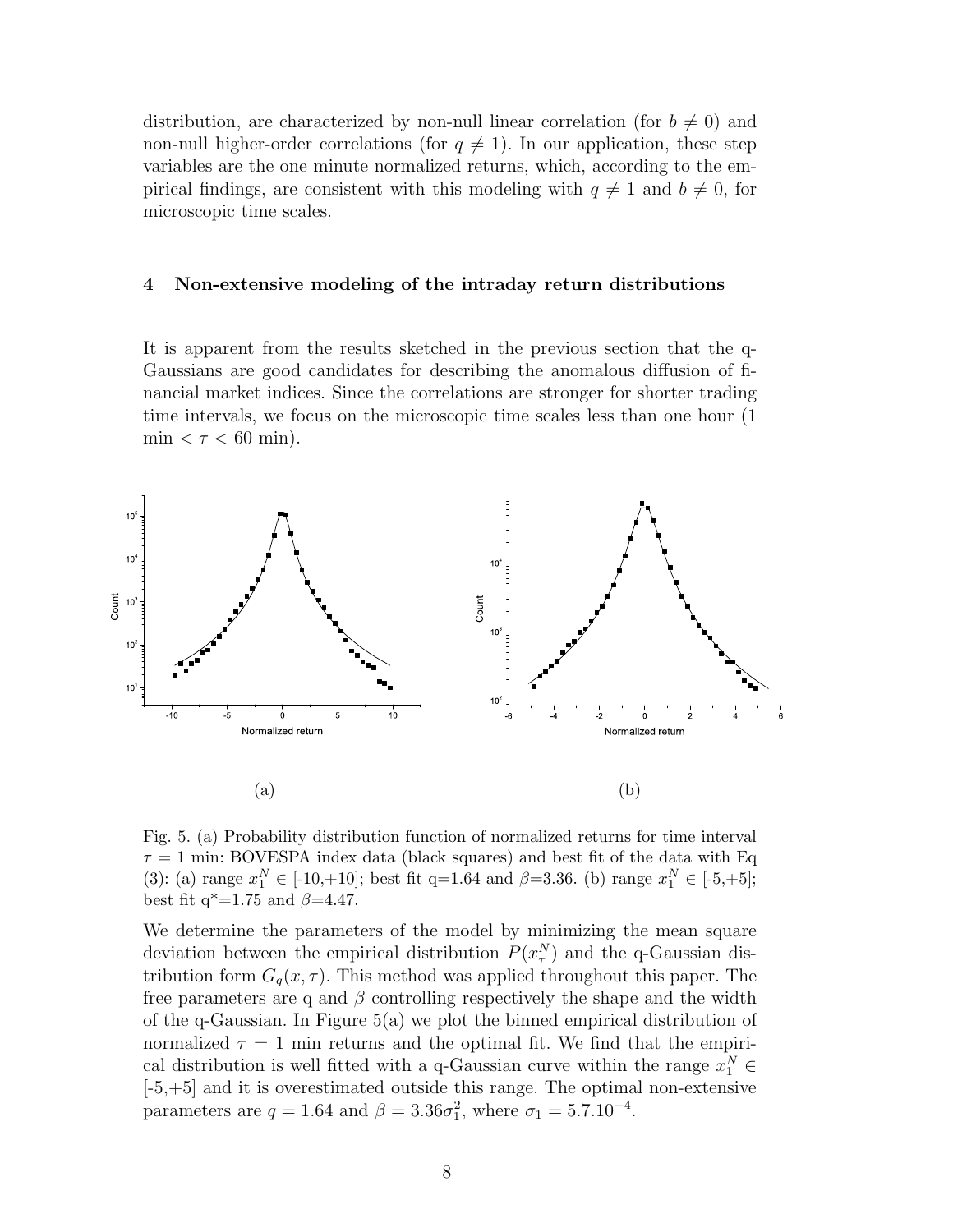We now search for the optimal fit only for the bulk of the  $\tau = 1$  min returns, defined as returns with magnitude less than or equal  $5\sigma_1$ . Figure 5(b) shows that a good agreement with the q-Gaussian profile is obtained when  $|x_1^N(\tau)| <$ 5 with  $q* = 1.75$  and  $\beta = 4.47/\sigma_1^2$ .

Comparing the above results, we find that the inclusion of the tails of the empirical distributions in the fit has the effect of diminish the optimal qvalue. Nevertheless, the fit at the tails are not satisfactory. Then, for our non-extensive modeling, we consider only the bulk of the distribution.

To analyze the stability of the market through the elapse time of observation of our data, we estimate the local parameter q and investigate if it is highly fluctuating. In figure 6, we show the time series of the local q parameters considering the bulk of  $\tau = 1$  min returns for each month. From this figure, they are roughly constant over the months and are consistent with the optimal value  $q^*=1.75$  for the entire data set. Hence, it is possible to assume that this parameter is an invariant of the market characterizing the micro time scales.



Fig. 6. Time series of optimal parameter q for the bulk of  $\tau = 1$  min returns collected in each month of the data set. The horizontal line represents the optimal parameter  $q^*$ =1.75 for the whole period of the analyzed data.

In figure 5(a), it was shown a clear deviation of the tails of the distribution from the q-Gaussian profile. To investigate the tails, cumulative distributions  $P_{cum}(x)$  of the positive and negative tails for normalized  $\tau = 1$  min returns are plotted in a semi-log space, as shown in figure 7. The linear dependence of the graph suggests that the  $\tau = 1$  min returns exhibit an exponential decay in the tails. The straight lines are almost parallel to each other, indicating that both tails follow approximately the same exponential law  $P_{cum}(x) \sim$  $exp(-(|x| - x_C)/\xi)$  with  $\xi \cong 4\sigma_1$ .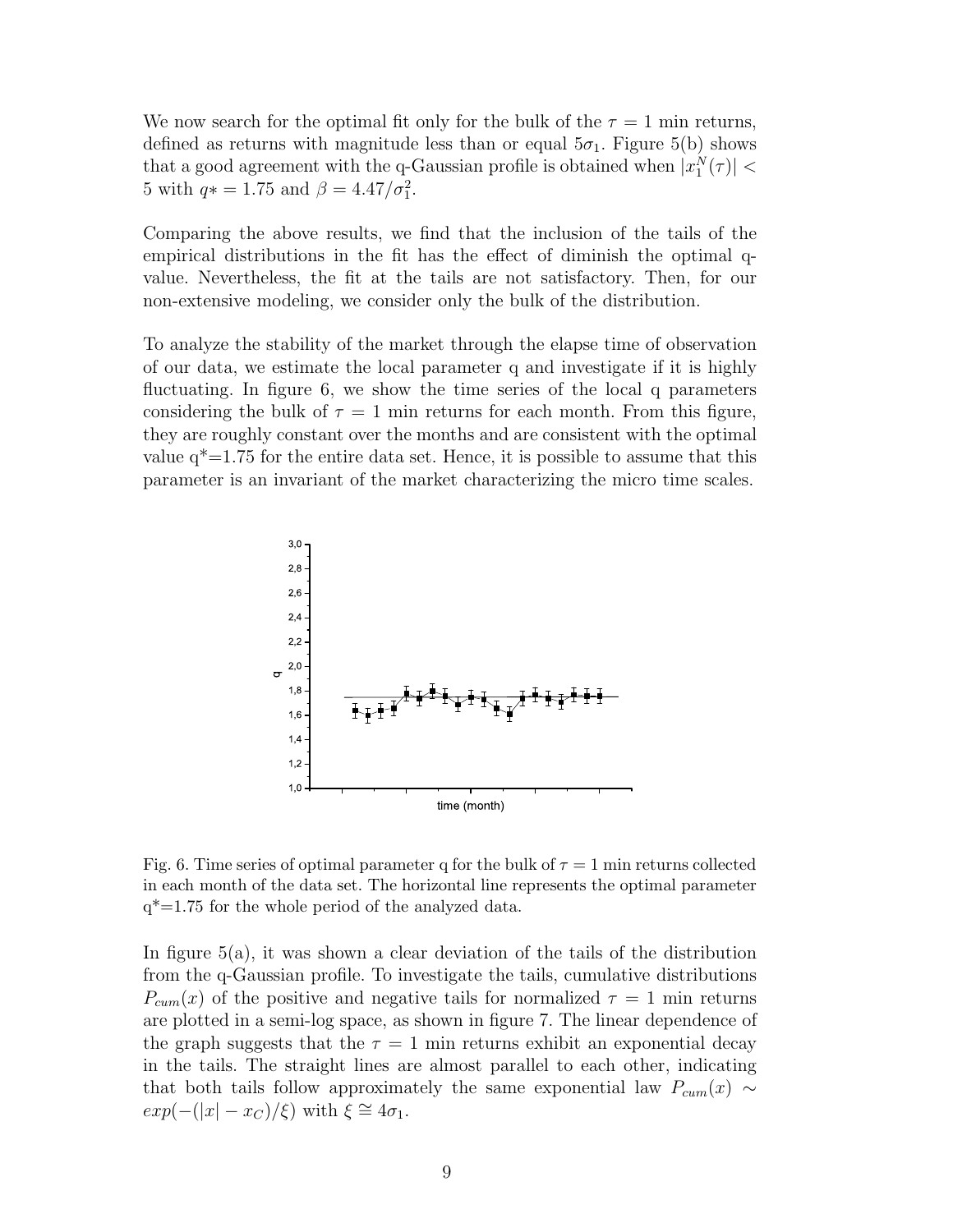

Fig. 7. Semi-log plot of the cumulative distribution of positive and negative tails for  $\tau = 1$  min normalized return distribution.

This asymptotic exponential behavior for large returns also emerges as a robust characteristic of the intraday distributions at larger time scales, as shown in figure 8, where the distributions exhibit a tent-shape form, when plotted in a semi-log space.



Fig. 8. Semi-log plot of the probability distribution of Bovespa index normalized returns in the range  $x_1^N \in [-5, +5]$ . For clarity, the distributions for successive  $\tau$  are shifted up by a factor of 10 each. The inset shows the time scales.

The q-Gaussians have sharp peaks and power-law tails. For  $q > 5/3$ , the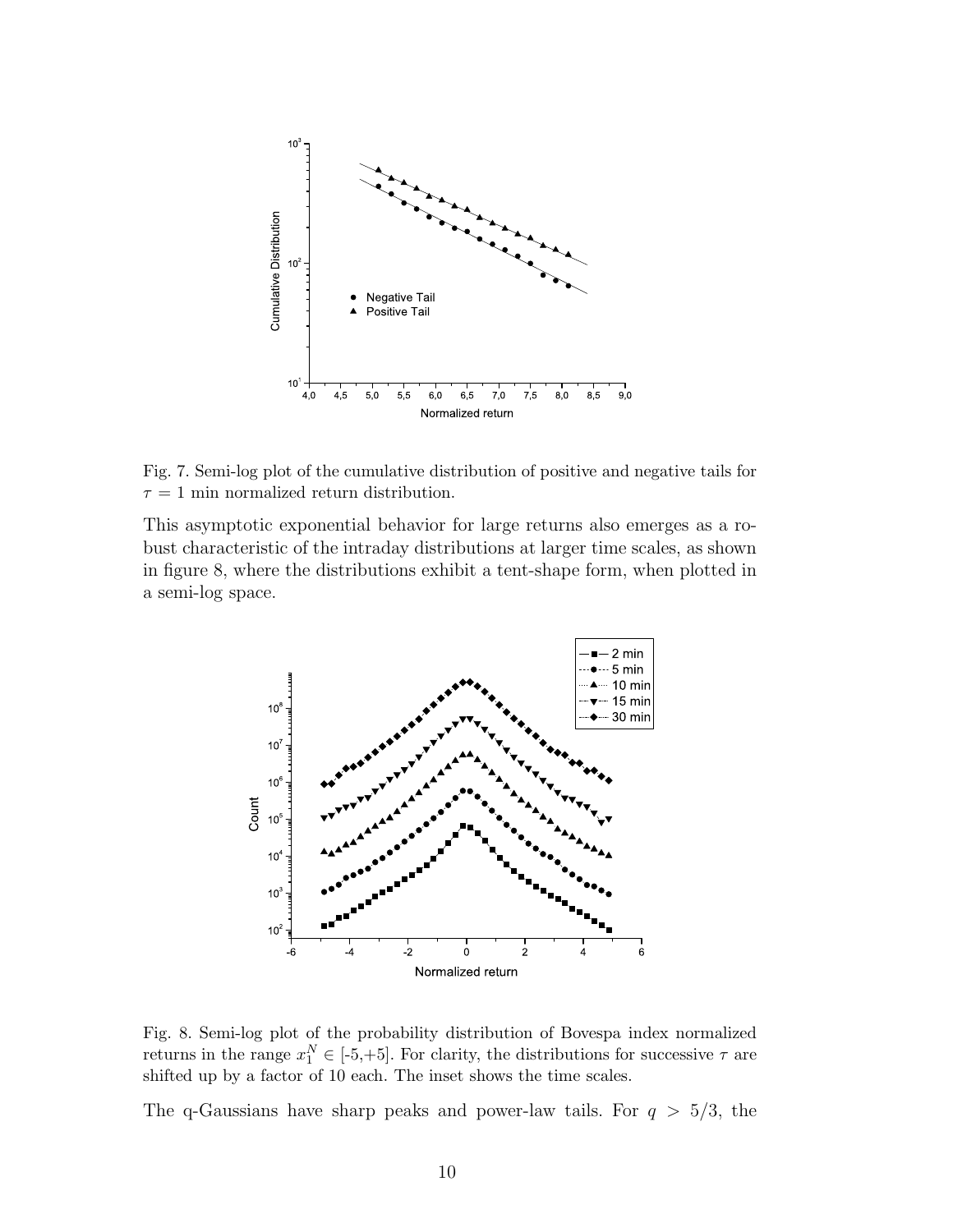q-Gaussian has an infinite second moment. However, for large returns, the empirical distribution crosses over to simple exponential decay. The exponential fall-off implies that the second moment is finite. These results suggest that the distributions of high-frequency returns can be modeled by exponentially truncated q-Gaussian of the form:

$$
\begin{cases}\nP_q^T(x) = & CP_q(x), \qquad \text{para } |x| \le x_C \\
P_q^T(x) = CP_q(x) \exp\left(-\frac{|x| - x_C}{\xi}\right), \text{ para } |x| > x_C\n\end{cases}
$$
\n(8)

In Figure 9 we show that Eq. (8) very well reproduces the distribution of  $\tau$  $= 1$  min normalized returns of the Bovespa index with the fitting parameters  $q* = 1.75, \beta = 4.47/\sigma_1^2, \xi = 4\sigma_1$  and  $x_C = 4\sigma_1$ . Note that the value of  $x_C$  is consistent with the region  $|x_1| > 5\sigma_1$  considered for the tails.



Fig. 9. Semi-log plot of the  $\tau = 1$  min normalized probability distribution (open squares) and the best-fit using an exponentially truncated q-Gaussian given by Eq. (8) with parameters  $q^* = 1.75$ ,  $\beta = 4.47$ ,  $\xi = 4$  and  $x_C = 4$ .

In section 2 it was shown through Figures 3-5 the presence of significant correlations of returns at microscopic time lags. It is also important to test the null hypothesis that the observed correlations cause the persistent fat tails of the high frequency distributions. In that case, destroying all correlations would almost vanish the fat tails for larger time scales. With this aim, we randomized the empirical series of  $\tau = 1$  min returns, by shuffling them, creating an artificial series. In table 1, we show a comparison between the effective best-fit parameter q for the empirical (EMP) distributions and for distributions of the  $\tau$ -scale returns generated by the aggregation of the  $\tau = 1$  min shuffled returns (SHU). While the randomized data have reached the Gaussian regime  $(q=1)$ at microscopic time scales, this regime is far from been reached by the real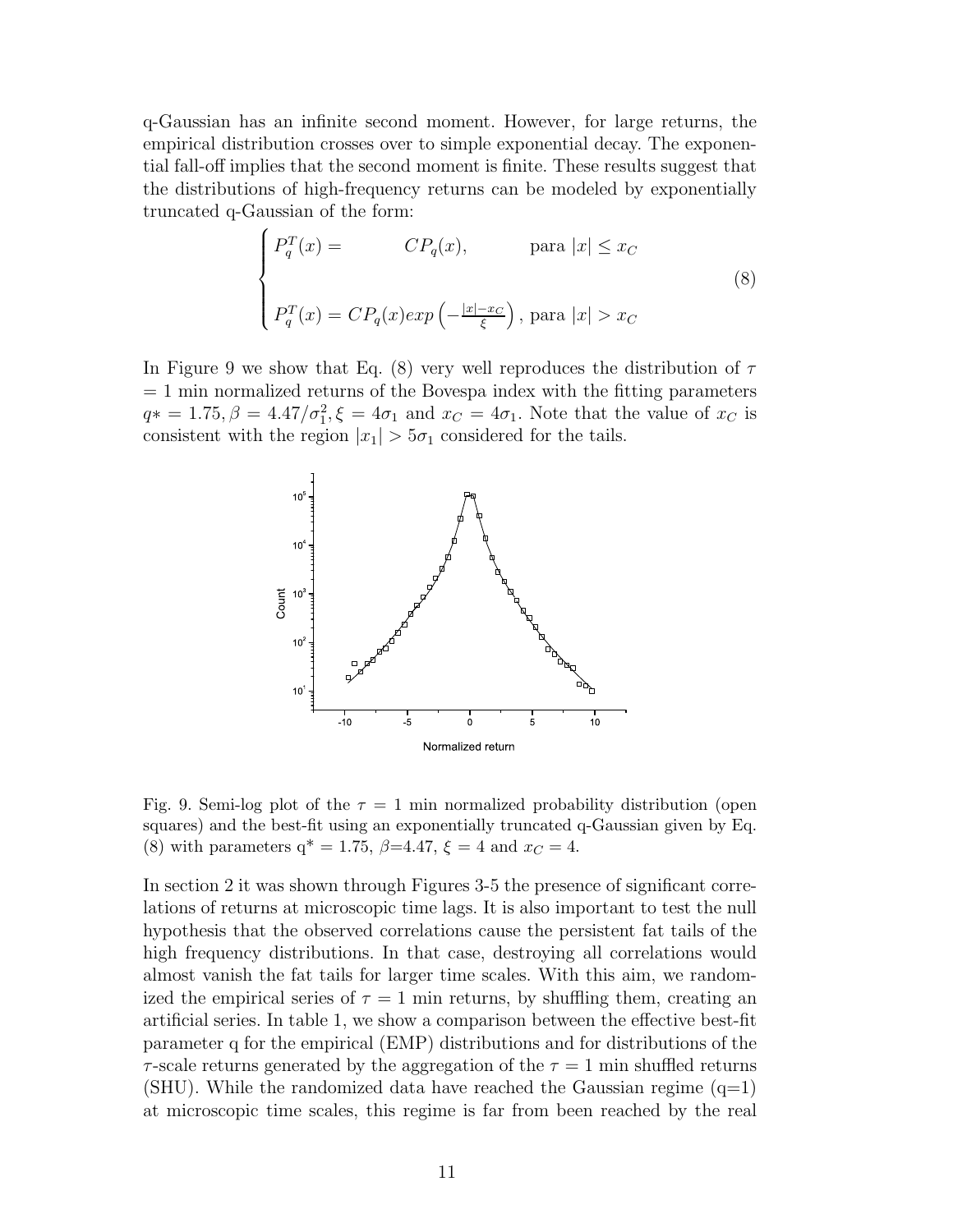data in the intraday time scales. This result supports that the scaling property observed in figure 2(a) and the associated slow convergence to the stable Gaussian distribution are caused by the nontrivial correlations in the market data.

| Time scale $\tau$ (min) | <b>EMP</b> | <b>SHU</b> |
|-------------------------|------------|------------|
| 1                       | 1.75       | 1.75       |
| $\overline{2}$          | 1.75       | 1.65       |
| 4                       | 1.73       | 1.50       |
| 8                       | 1.64       | 1.33       |
| 16                      | 1.52       | 1.24       |
| 30                      | 1.51       | 1.18       |
| 45                      | 1.49       | 1.07       |
| 60                      | 1.48       | 1.06       |

Table 1

Effective q-parameters for return distributions at several microscopic time scales, for the original empirical  $\tau = 1$  min returns (EMP) and for the artificial shuffled  $\tau = 1$  min returns (SHU). The effective parameter q was adjusted for  $|x_{\tau}| < 5\sigma_{\tau}$ , which includes partially the tails of the distributions when  $\tau > 1$  min.

## 5 Time evolution of the intraday return distributions

In this section, we investigate the stationarity of the central part of the return distributions at microscopic time scales, shown in figure  $2(a)$ . We now consider the empirical distributions of rescaled returns, this is, detrended original returns in units of  $\sigma_1$ :

$$
x_{\tau}^{R}(t) = (x_{\tau}(t) - \mu_{\tau})/\sigma_{1}
$$
\n
$$
(9)
$$

We consider the  $\tau = 1$  min optimal non-extensive parameter  $q^* = 1.75$  and obtain the best-fit parameter  $\beta(\tau)$  for the central part of the rescaled return distributions at coarser time scales. In figure 10, we plot the distributions of figure 8 in rescaled variables. It is shown that the optimal  $q^*$ -Gaussians well reproduce the bulk of the  $\tau$ -min rescaled return distributions in the microscopic regime.

The results presented so far lead to the hypothesis of a quasi-stationary q-Gaussian regime for microscopic time horizon. The presence of the exponential tails do not affect the q-Gaussian scaling at the centre of the distributions, which holds over the microscopic time scales due to the presence of strong correlations.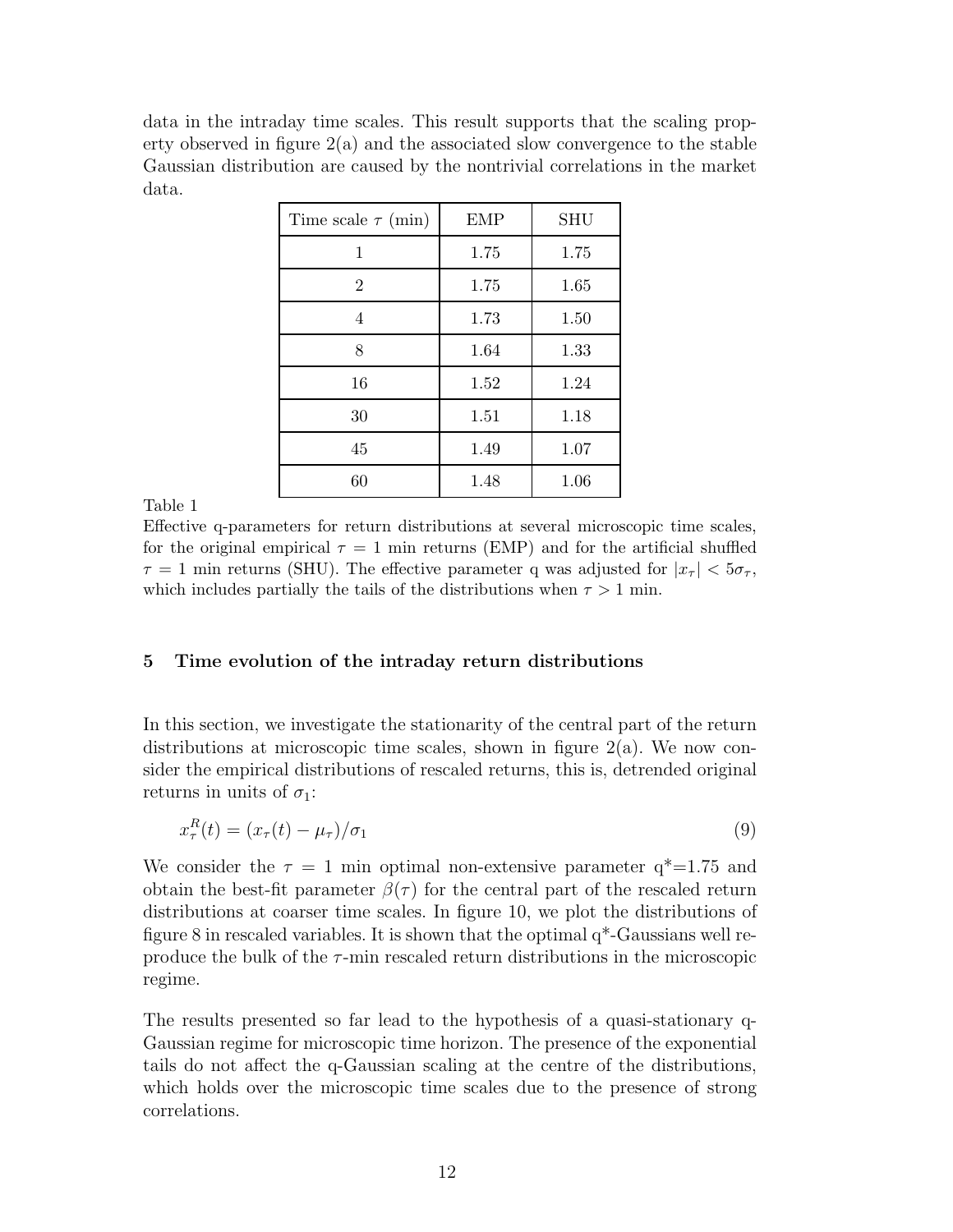

Fig. 10. Rescaled return distribution for microscopic time scales and optimal q<sup>\*</sup>-Gaussian fit with parameter q<sup>\*</sup> =1.75 : (a)  $\tau = 1, 2, 3$  min (b)  $\tau = 5, 10,$ 15 min. Distributions are shifted up by a factor 10 each, for best visualization.

We now investigate the super diffusive time scaling behavior of the empirical distributions along the same lines of [13]. We test the observed behavior with the time evolution predicted by the non-linear Fokker Planck Eq. (4) with  $q^* = 1.75$ .



Fig. 11. Time evolution of parameter  $\beta$  as a function of time scale  $\tau$ : Bovespa index data (black squares) and best fit (line) using Eq. (5) with  $q^*=1.75$  and  $\tau_0=1$  min. The estimated model parameters are  $D=0.0286 \pm 0.002$  and  $b= 0.025 \pm 0.003$ .

In figure 11, we model  $\beta(\tau)$  with Eq. (5), where q=q<sup>\*</sup> and  $\tau_0=1$  min. There are two free coefficients left, namely the diffusion constant D and the mean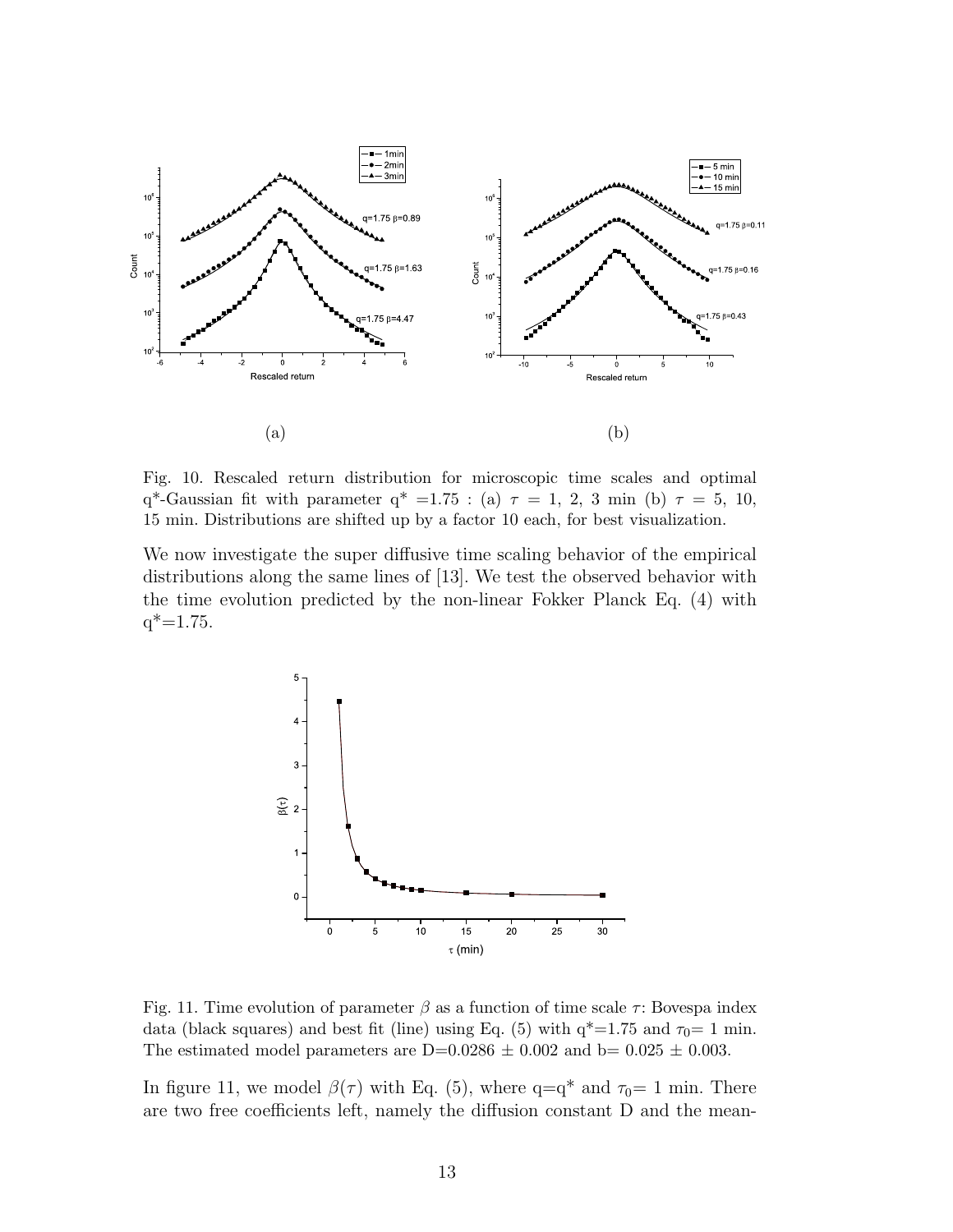reversion rate b. We show that the empirical values can be well-fitted by the theoretical values, for particular estimated coefficients  $D = 0.0286 \pm 0.002$  and  $b = 0.025 \pm 0.003$ . These numerical values are similar to previous results for the U.S. market [13]. Therefore, our results for the intraday Brazilian market indicate a time evolution according to the nonlinear Fokker-Planck form.

#### 6 Discussion

The data collapse shown in figure  $2(a)$  reveals the existence of an invariant time scaling master curve for the description of high-frequency returns. The observation of invariant quantities in the economic systems, as in the physical systems, denotes the existence of conservation laws or same rules governing these processes.

Moreover, it is known that there is strong time dependence among the tick-bytick price formation by the financial market traders. In this work, we model the high-frequency returns of BOVESPA index by considering the q-Gaussian distributions, which are stationary solutions for a class of anomalous diffusive processes driven by strong correlations.

Adjusting only the central part of the one minute distribution with the q-Gaussian distribution function, we obtain the optimal non-extensive parameter  $q^*=1.75$ . This value is remarkably constant over the two-year period of our data, as shown in figure 6. Similar values  $(q=1.77$  and  $q=2)$  were obtained for the central part of the return distributions for the Japanese [6] and Korean [14] stock indices, respectively. On the other hand, this value is bigger than previous ones reported in the literature for the U.S. market [15], which were obtained adjusting the whole range of the empirical returns. Actually, as shown in Figure 5, the inclusion of the damped tails of the distributions in the fit has the effect of diminish the optimal q value, but the observed exponential fall-off behavior of our empirical data disable the modeling with q-Gaussians at the tails, due to their power-law character.

Figure 9 shows that Eq. (8) very well reproduces the distribution of  $\tau =$ 1 min normalized returns of the BOVESPA index. Exponential tails in the foreign exchange and stock return distributions have been reported for some world markets [16,17,18,19,20] for micro and meso time scales, although several authors have reported power-law decays [21,22,23], including those employing the non-extensive approach  $[4,5,7]$ . Our empirical distributions consist of a significant number of data which allows a fairly statistical analysis including the tails. The exponential tails may due to finite-size effects of the financial market, which prevents the development of scaling invariant power-law tails. This effect is expected to be stronger in the case of emerging markets. This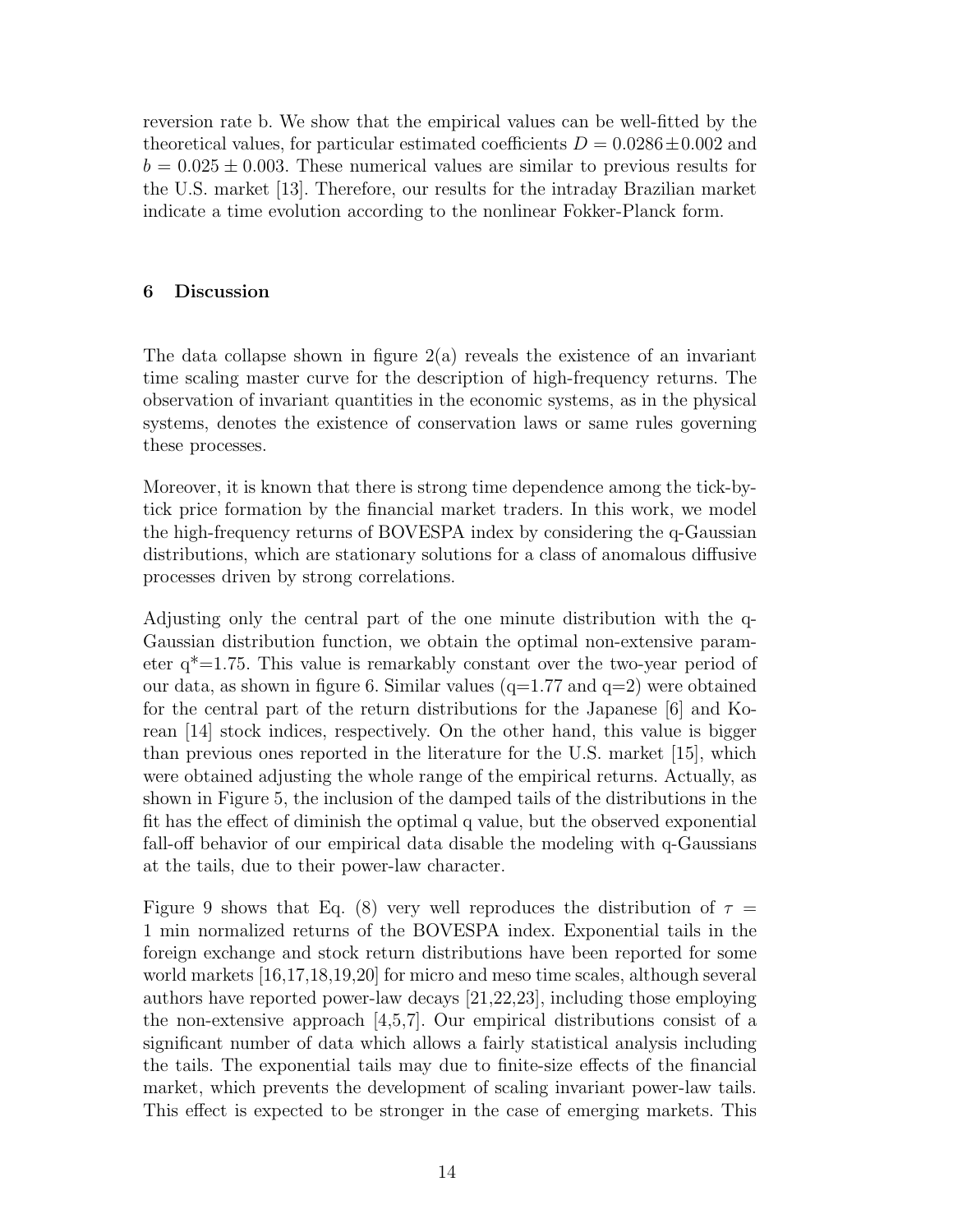result is also in according to previous findings for the daily return distribution tail of the BOVESPA index [18].

We have shown that the index time series in the high frequency regime is a long memory process where the Hurst exponent is significantly greater than 1/2. This long-memory leads to stationary leptokurtic distributions with the observed scaling behavior of  $\beta(\tau)$  for microscopic time scales. The fast decay of  $\beta(\tau)$  signals this super-diffusive character of the market dynamics.

The anomalous scaling (5) with two free parameters, D and b, reasonably fits the time evolution of the PDFs at micro scales. This modeling is able to predict the super diffusive behavior of this quasi-stationary regime. The estimated value for parameter  $b$  is small, but significantly different from zero. This result is consistent with non-null linear correlation of normalized returns for time lags  $\Delta t$  < 20 minutes shown in figure 3(a) and a lifetime of the regime towards the limit distribution that encompass the microscopic time scales. Recent analysis of the S&P500 signal [5] also shown that the first Kramers-Moyal coefficient of the FPE is almost zero, indicating almost no restoring force. The stable non-extensive parameter  $q* > 1$  in Eq. (4) implies the existence of higherorder correlations [12], modeling the non-linear memory effects illustrated in figure 3(b). Hence, we conclude that the non-linear Fokker-Planck equation (4) captures the main features of the dynamical evolution of stock price returns at this time horizon.

Another dynamical foundation of non-extensive statistics have been applied to financial indices [4,5], in which the price fluctuations are described by Brownian motion subject to a power-law restoring force and a Gaussian white noise with a slow varying amplitude. This leads to linear FPE for temporal evolution of the distribution function with time-dependent diffusive coefficient. However, if we take into account the strong correlations of the price changes at microscopic time scales, the description by means of a non-linear FPE seems to be more appropriate.

The q-Gaussian regime breaks down due to the exponentially truncated tails that prevent the attainment of the equilibrium solution. On the other hand, the long-range correlations exhibited by the intraday diffusive process further delay the convergence to the long time Gaussian regime, giving rise to a new intermediate regime at mesoscopic time scales, in which the q-Gaussian central part of the distributions are consumed by the exponential tails. This result is in accordance with previous findings [17] for probability distributions of stock returns at mesoscopic time horizons that follow an exponential function.

In conclusion, we found that the intraday stock price fluctuations in Brazil have an intermediate behavior between the non-extensive q-Gaussian and the extensive Gaussian regimes characterized by  $\tau$ -dependent exponential tails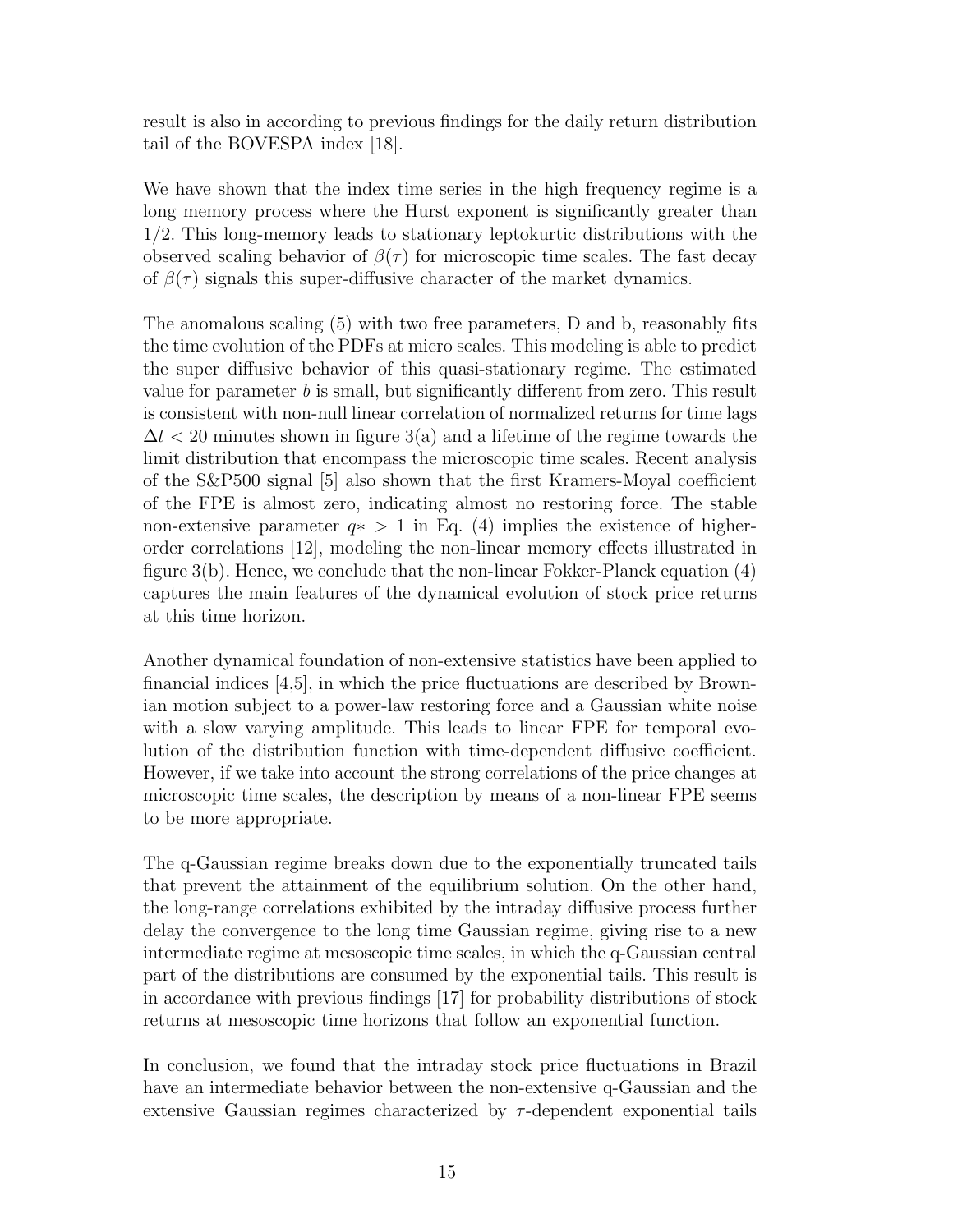of the return distributions. We have shown that a model based on a nonextensive approach that captures the strong dependence of the stochastic variable robustly accounts for the observed time evolution of the return distributions at micro time horizons and reproduces the crossover between micro and meso time lags. This exponentially damped, non-extensive, dynamical behavior should provide a framework to investigate other high-frequency stock market time series.

## 7 Acknoledgements

This work is supported by the Brazilian agencies CAPES and CNPq.